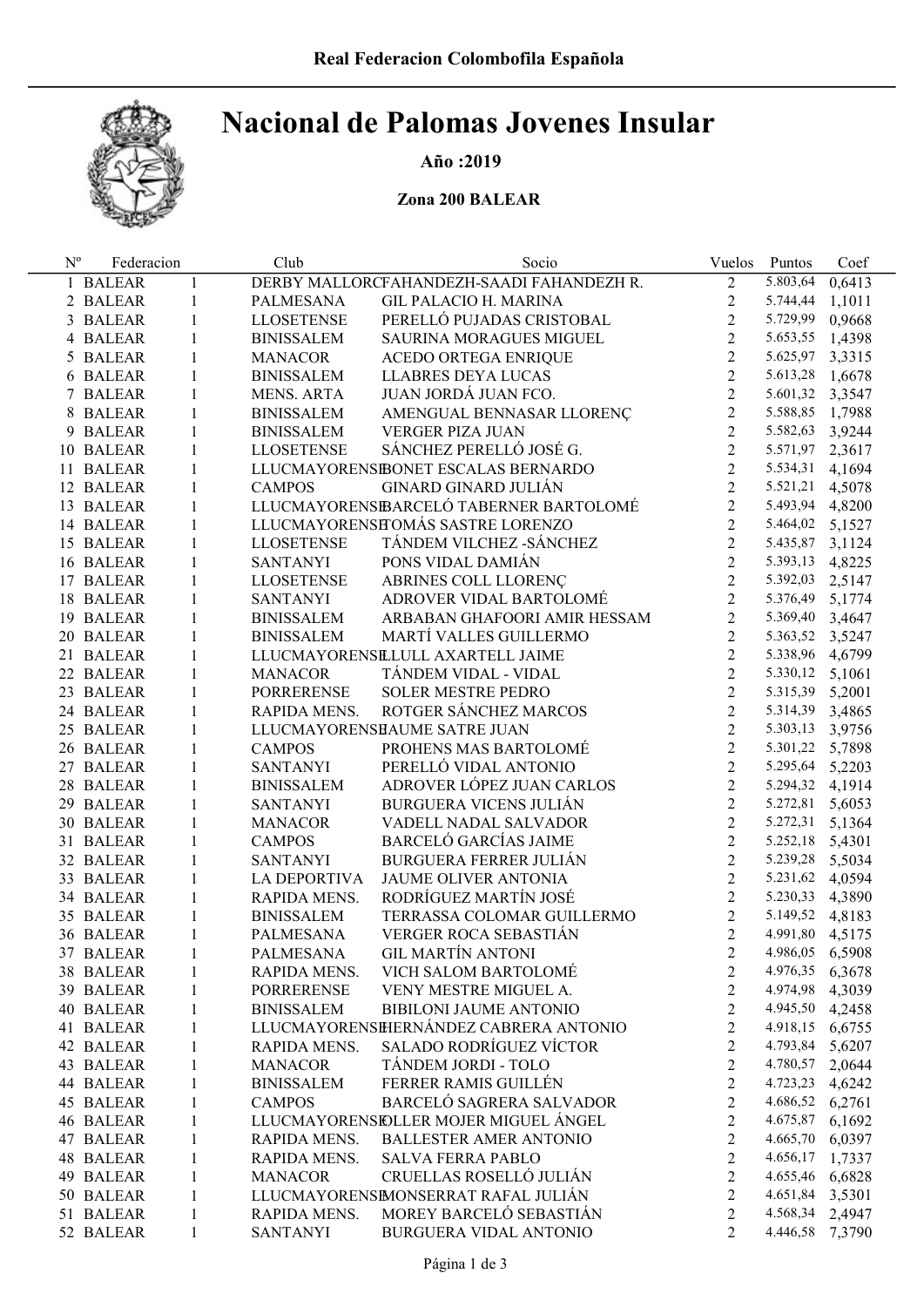# Nacional de Palomas Jovenes Insular

### Año :2019

### Zona 200 BALEAR

| $N^{\rm o}$ | Federacion |              | Club                | Socio                                  |                         | Vuelos Puntos     | Coef   |
|-------------|------------|--------------|---------------------|----------------------------------------|-------------------------|-------------------|--------|
|             | 53 BALEAR  | $\mathbf{1}$ | <b>SANTANYI</b>     | PERELLÓ VIDAL LORENZO                  | $\overline{2}$          | 4.397,36          | 8,4823 |
|             | 54 BALEAR  | $\mathbf{1}$ | LA DEPORTIVA        | MONTSERRAT PUJOL JUAN                  | $\overline{2}$          | 4.385,48          | 6,6425 |
|             | 55 BALEAR  | $\mathbf{1}$ | <b>LLOSETENSE</b>   | CASTOR SASTRE BERNARDO                 | $\overline{2}$          | 4.377,43 4,2450   |        |
|             | 56 BALEAR  | 1            | <b>BINISSALEM</b>   | FERNANDEZ FERNANDEZ DAVID              | $\overline{2}$          | 4.349,42 6,3789   |        |
|             | 57 BALEAR  | $\mathbf{1}$ | <b>MANACOR</b>      | RIERA MASSANET ANTONIO                 | $\overline{2}$          | 4.327,36 4,5832   |        |
|             | 58 BALEAR  | $\mathbf{1}$ | <b>BINISSALEM</b>   | MAHINDO ALEMANY ANTONI J.              | $\overline{2}$          | 4.323,53 3,3783   |        |
|             | 59 BALEAR  | 1            | <b>BINISSALEM</b>   | REYNES SOCIAS PEDRO                    | $\overline{2}$          | 4.286,09 3,6049   |        |
|             | 60 BALEAR  | 1            | <b>MENS. ARTA</b>   | <b>GINARD NICOLAU PEDRO</b>            | $\overline{2}$          | 4.254,62 3,8706   |        |
|             | 61 BALEAR  | $\mathbf{1}$ | <b>MANACOR</b>      | SUREDA CABRER DOMINGO                  | $\overline{2}$          | 4.232,03 4,4245   |        |
|             | 62 BALEAR  | $\mathbf{1}$ | <b>SANTANYI</b>     | SERRA BONET ANTONIO                    | $\overline{2}$          | 4.218,64 8,2653   |        |
|             | 63 BALEAR  | $\mathbf{1}$ | PALMESANA           | MIR PASTOR MIGUEL                      | $\overline{2}$          | 4.217,44 4,0112   |        |
|             | 64 BALEAR  | $\mathbf{1}$ | <b>MANACOR</b>      | TRUYOLS SANSÓ SEBASTIÁN                | $\overline{2}$          | 4.180,95 7,1844   |        |
|             | 65 BALEAR  | $\mathbf{1}$ | <b>SANTANYI</b>     | <b>BLANCH ALCINA ANTONI</b>            | $\overline{2}$          | 4.123,36 6,0229   |        |
|             | 66 BALEAR  | 1            |                     | LLUCMAYORENSEALLESTER SERVERA SEBASTIÁ | 2                       | 4.112,68 6,3666   |        |
|             | 67 BALEAR  | $\mathbf{1}$ | <b>INQUENSE</b>     | QUETGLAS GAMUNDI SEBASTIÁN             | $\overline{2}$          | 4.078,37 6,3146   |        |
|             | 68 BALEAR  | $\mathbf{1}$ |                     | LLUCMAYORENSISERVER RIGO JAIME         | $\overline{2}$          | 4.073,18 8,0022   |        |
|             | 69 BALEAR  | $\mathbf{1}$ | <b>SANTANYI</b>     | NICOLAU NOGUERA PEDRO                  | $\overline{2}$          | 4.072,60 8,3917   |        |
|             | 70 BALEAR  | $\mathbf{1}$ | <b>CAMPOS</b>       | SASTRE GONZÁLEZ ÁNGEL                  | $\overline{2}$          | 4.039,02 8,5710   |        |
|             | 71 BALEAR  | $\mathbf{1}$ | LA DEPORTIVA        | LLADÓ BONET JOSÉ                       | $\overline{2}$          | 4.029,73          | 7,4670 |
|             | 72 BALEAR  | 1            | <b>PORRERENSE</b>   | NADAL PERELLÓ GABRIEL                  | $\overline{2}$          | 4.001,59 5,5136   |        |
|             | 73 BALEAR  | 1            | <b>BINISSALEM</b>   | ORDINAS SALVA JOAN                     | $\overline{2}$          | 3.926, 37 5, 3834 |        |
|             | 74 BALEAR  | $\mathbf{1}$ |                     | LLUCMAYORENSICREUS GARAU BARTOLOMÉ     | $\overline{2}$          | 3.911,89 6,3157   |        |
|             | 75 BALEAR  | $\mathbf{1}$ | <b>CAMPOS</b>       | <b>GINARD LLADÓ JAIME</b>              | $\overline{2}$          | 3.887,03          | 5,7800 |
|             | 76 BALEAR  | 1            | MENS. ARTA          | LLANERAS SUREDA JAIME                  | $\overline{2}$          | 3.879,09          | 5,5307 |
|             | 77 BALEAR  | $\mathbf{1}$ | <b>BINISSALEM</b>   | ARBONA FORNERS ANTONIO                 | $\overline{2}$          | 3.860,76 8,3785   |        |
|             | 78 BALEAR  | $\mathbf{1}$ | MENS. ARTA          | TERRASA ROSELLÓ JUAN                   | $\overline{2}$          | 3.780,64 7,4739   |        |
|             | 79 BALEAR  | $\mathbf{1}$ | RAPIDA MENS.        | COLL BARCELÓ ANTONIO                   | 2                       | 3.734,26 8,7025   |        |
|             | 80 BALEAR  | 1            | <b>PORRERENSE</b>   | GORNALS FERRER MIGUEL A.               | $\overline{2}$          | 3.663,14 6,3942   |        |
|             | 81 BALEAR  | $\mathbf{1}$ | <b>CAMPOS</b>       | SASTRE BARBERO LAUREANO                | $\overline{2}$          | 3.516,86 9,8104   |        |
|             | 82 BALEAR  | $\mathbf{1}$ | <b>PORRERENSE</b>   | TÁNDEM MUNTANER - MORA                 | $\overline{2}$          | 3.446,15 3,5026   |        |
|             | 83 BALEAR  | $\mathbf{1}$ |                     | LLUCMAYORENSPROHENS SALOM ANDRÉS       | $\overline{2}$          | 3.429,29 7,2525   |        |
|             | 84 BALEAR  | $\mathbf{1}$ | RAPIDA MENS.        | <b>BLANCO FERRANDO PEDRO</b>           | $\overline{2}$          | 3.397,51 3,2907   |        |
|             | 85 BALEAR  | $\mathbf{1}$ | <b>CAMPOS</b>       | PROHENS VICENS BARTOLOMÉ               | $\overline{2}$          | 3.349,30 6,5869   |        |
|             | 86 BALEAR  | 1            | <b>SANTANYI</b>     | MONSERRAT CLAR JUAN                    | $\overline{2}$          | 3.309,32 4,5458   |        |
|             | 87 BALEAR  | $\mathbf{1}$ | <b>INQUENSE</b>     | NICOLAU GAMUNDI SEBASTIA               | $\overline{2}$          | 3.294,11          | 5,4537 |
|             | 88 BALEAR  | 1            | RAPIDA MENS.        | AMENGUAL CARRILLO GUILLERMO            | 2                       | 3.218,50 6,7650   |        |
|             | 89 BALEAR  | 1            | <b>ES PILARI</b>    | VILCHES VILCHES TORCUATO               | 2                       | 3.056,50          | 8,1369 |
|             | 90 BALEAR  | 1            | <b>BINISSALEM</b>   | ANDONOV HRISTOV ALEKSANDAR             | 2                       | 3.046,57          | 6,6805 |
|             | 91 BALEAR  | 1            | <b>BINISSALEM</b>   | PIZA SALOM JUAN MIGUEL                 | $\overline{c}$          | 3.002,35          | 7,1622 |
|             | 92 BALEAR  | 1            | <b>LA DEPORTIVA</b> | TÁNDEM MARCOS - PEDRO                  | $\overline{c}$          | 2.996,77          | 4,0451 |
|             | 93 BALEAR  | $\mathbf{1}$ | PALMESANA           | <b>GONZÁLEZ FERRER SALVADOR</b>        | $\overline{\mathbf{c}}$ | 2.884,07          | 4,1723 |
|             | 94 BALEAR  | $\mathbf{1}$ | <b>PORRERENSE</b>   | GONZÁLEZ SITJAR JOSÉ MANUEL            | $\overline{c}$          | 2.766,04          | 6,8388 |
|             | 95 BALEAR  | $\mathbf{1}$ | <b>BINISSALEM</b>   | ADRÓVER FORNES CARLOS                  | $\overline{2}$          | 2.705,97          | 1,2759 |
|             | 96 BALEAR  | $\mathbf{1}$ | <b>CAMPOS</b>       | <b>MAYOL ROSSELLÓ PERE</b>             | $\overline{\mathbf{c}}$ | 2.529,99          | 3,0623 |
|             | 97 BALEAR  | $\mathbf{1}$ | <b>BINISSALEM</b>   | TERRASSA COSTA MATEO                   | $\overline{c}$          | 2.442,41          | 2,7167 |
|             | 98 BALEAR  | $\mathbf{1}$ | <b>LA DEPORTIVA</b> | <b>JURADO MATAS FÉLIX</b>              | $\overline{c}$          | 2.307,23          | 4,4187 |
|             | 99 BALEAR  | $\mathbf{1}$ | <b>BINISSALEM</b>   | JANER BENNASAR MIGUEL                  | $\overline{c}$          | 2.273,21          | 3,0232 |
|             | 100 BALEAR | $\mathbf{1}$ | <b>MENS. ARTA</b>   | <b>CUTILLAS BERGAS JAIME</b>           | $\overline{c}$          | 2.270,85          | 2,8873 |
|             | 101 BALEAR | $\mathbf{1}$ | <b>ES PILARI</b>    | SORELL SALVA GABRIEL                   | $\overline{c}$          | 2.053,19 10,9521  |        |
|             | 102 BALEAR | $\mathbf{1}$ | <b>CAMPOS</b>       | PROHENS VICENS ANDRÉS                  | $\overline{c}$          | 1.996,03          | 4,3679 |
|             | 103 BALEAR | 1            | RAPIDA MENS.        | PIZA FERRER ANTONIO LUIS               | $\overline{c}$          | 1.711,54          | 1,9887 |
|             | 104 BALEAR | $\mathbf{1}$ | <b>CAMPOS</b>       | LLADÓ MAS BÁRBARA MAGDALEN             | 2                       | 1.703,96          | 4,7449 |